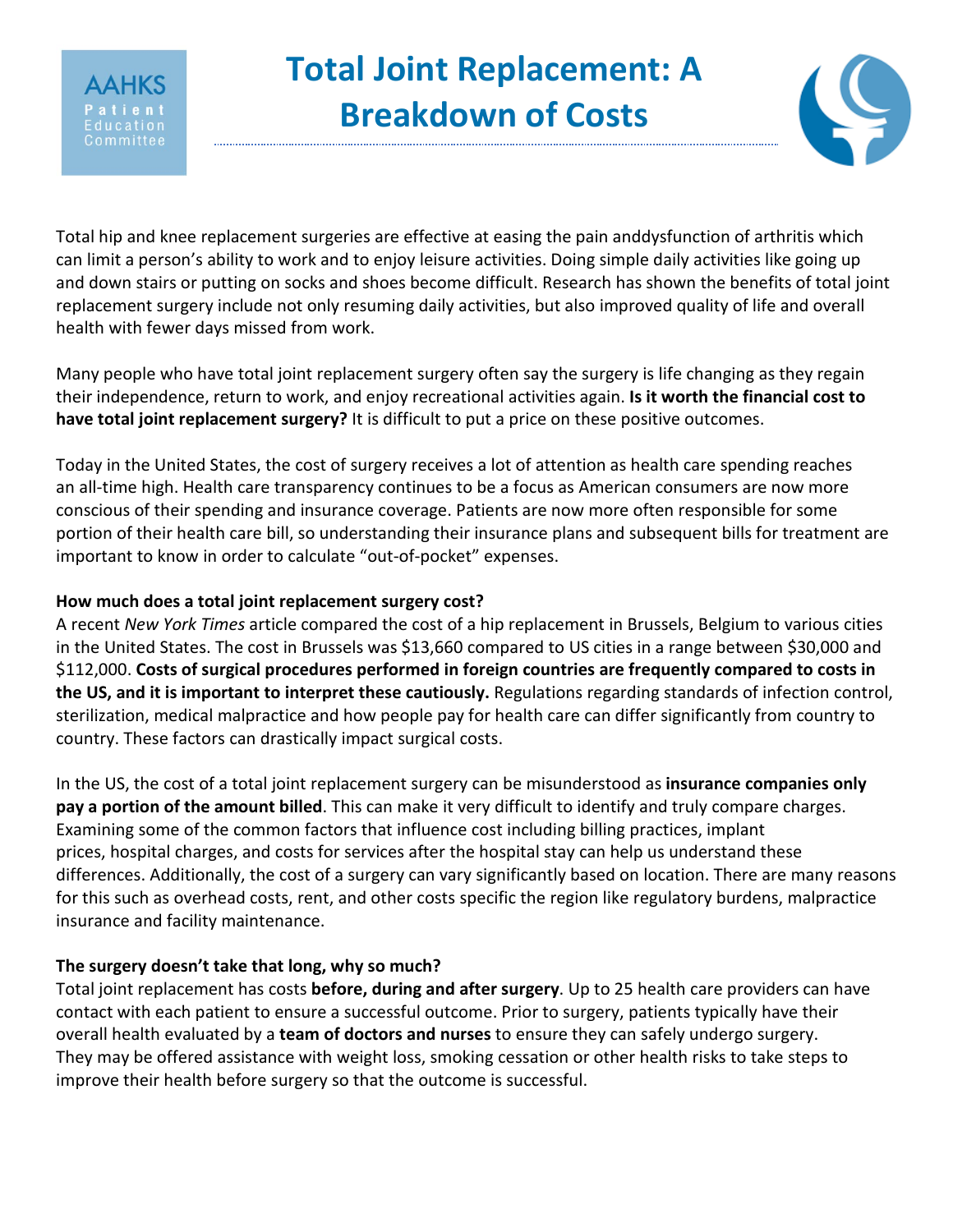



On the day of surgery, health care professionals prepare patients for surgery before they are taken into the operating room. While in surgery, the patient is cared for by the **surgeon, operative staff, and anesthesia team** with costs associated with these services and team members.

After surgery, patients are monitored by nurses in the post-acute care unit and then transferred to the orthopaedic floor/room (place you will stay for your time in the facility) where there is another team of providers. **Nurses, nursing aides, nutritionists, physical therapists, physical therapy assistants, nurse practitioners, discharge planners and the surgeon** all care for the patient after surgery.

At each stage of this process various **supplies, tests, x-rays and medications** are ordered for each patient. A lot of behind the scenes work also occurs to ensure the surgery is a success too. Surgical instruments are sterilized and cleaned in the **sterile processing department**. The medical records and billing department calculate costs which are then sent to insurance companies for payment. All of this work is tracked on **electronic health records systems** which also have a cost to maintain.

Typically, patients will stay in a hospital for a one to three days and then are discharged to home. **There are further costs after you leave the hospital such as physical therapy or if a rehabilitation stay is needed.** If a patient is sent to a skilled nursing facility or inpatient rehabilitation center, costs can increase to over \$20,000 for the time spent in a facility alone. These costs have the potential to double the overall cost of a total joint replacement surgery. Outpatient therapy costs can be significantly less.

In addition to increased cost, inpatient rehabilitation facilities carry significant risk to a patient; there is an increased risk of complications such as infection and readmission to the hospital for patients sent to inpatient facilities. Adverse events can also add significantly to the overall cost of the episode of care. It is important to talk to your physician about what is the best option for you if you are planning on joint replacement. For most people, **it is best to go straight home once you leave the hospital and go to outpatient therapy several days a week**.

## **What are bundled payments?**

One strategy employed by insurance companies to handle the costs of common medical procedures like total joint replacement surgery is by implementing alternative payment models such as "bundled payment" systems. Essentially this means that insurance companies have explored the possibility of covering a surgical procedure in a way that includes all costs (hospital fees, surgeon charge, implant cost, physical therapy, etc.) put together in a **single price tag**. This removes the concept of itemizing the bill for individual services, leaving it up to the hospital, physician or a third-party to manage the spending for all aspects (pre-operative, surgical and post-operative charges) of the surgical procedure.

#### **Are implants expensive?**

A significant portion of the overall cost of a total joint replacement can come from the price of the hip or knee implant. **The price for most primary hip and replacement parts generally range from \$3,000- \$10,000.** Hospitals that do a lot of total joint replacement surgeries often pay much less for the same implants than hospitals that do fewer surgeries.

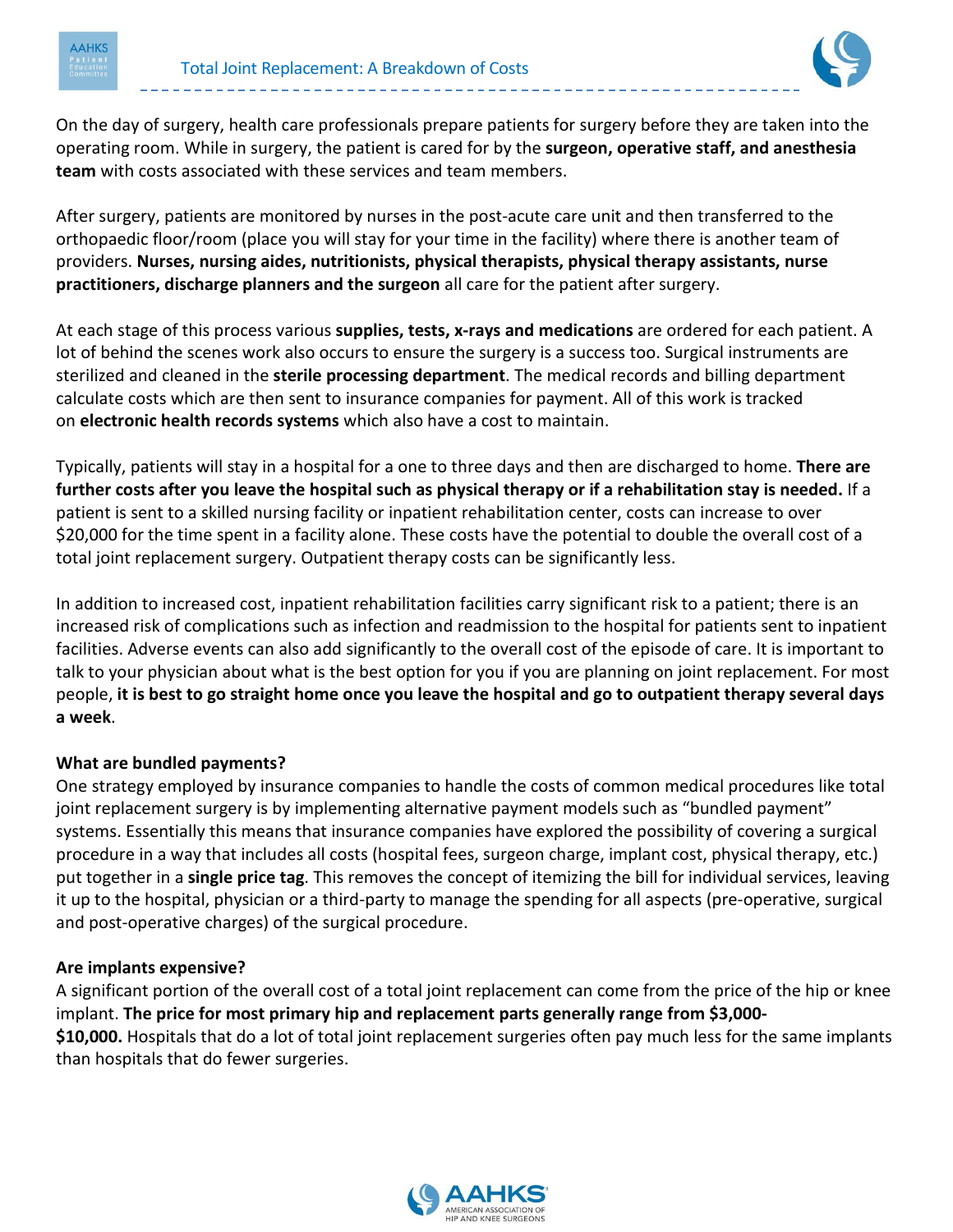



## **How much does the surgeon make?**

A common misconception is that surgeons are paid most of the cost from surgery. A study of over 1,100 patients found a big difference between what patients think their surgeons should be paid versus what is actually paid. The average Medicare reimbursement to the surgeon for a total hip replacement is \$1,375 and is \$1,450 for a total knee replacement. This amount covers all office visits and care for 90 days after surgery and any overhead the physician pays to operate their medical practice. Patients who were surveyed thought the amount surgeons should be reimbursed was over 10 times these amounts. **The actual physician reimbursement represents less than 10% of even the lowest cost surgeries**.

## **New Technology that Adds Cost**

New techniques and technologies are often introduced to the surgical process with the hopes of improving patient care. While innovative, these advancements can increase costs. **Research and costbenefit analyses are very important to help figure out if there are benefits** such as patient safety, cost savings in other areas or an improved outcome for the patient.

#### **To Summarize**

Many factors determine the cost of total joint replacement surgery in the U.S.

- People who undergo total joint replacement surgery are cared for by many highly trained healthcare workers before, during and after surgery.
- The cost of a surgery in the US can vary by location or region.
- Costs can be affected by different contractual agreements for implants, medications and other services.
- Costs can also vary based on the size or scope of the facility performing the procedure.
- Implant and rehabilitation costs can make up a significant portion of the cost of a procedure.

In order to decrease the cost of total joint replacement surgery in the future, patients, physicians, insurance companies and surgical facilities will need to work together to continue to provide excellent patient care and achieve excellent outcomes with a focus on the cost to our healthcare system.

#### **References**

Rosenthal, Elizabeth. "Paying Til It Hurts: In Need of a New Hip, but Priced Out of the U.S.," The New York Times, Aug. 3, 2013

<https://www.nytimes.com/2013/08/04/health/for-medical-tourists-simple-math.html> AAHKS, "Good Health = Good Recovery after Joint Surgery," online patient education <https://hipknee.aahks.org/good-health-good-recovery-after-joint-surgery/> Paprosky et al. "Patient Perception of Physician Reimbursement in Elective Total Hip and Knee Arthroplasty," JOA, 27(5): 2012